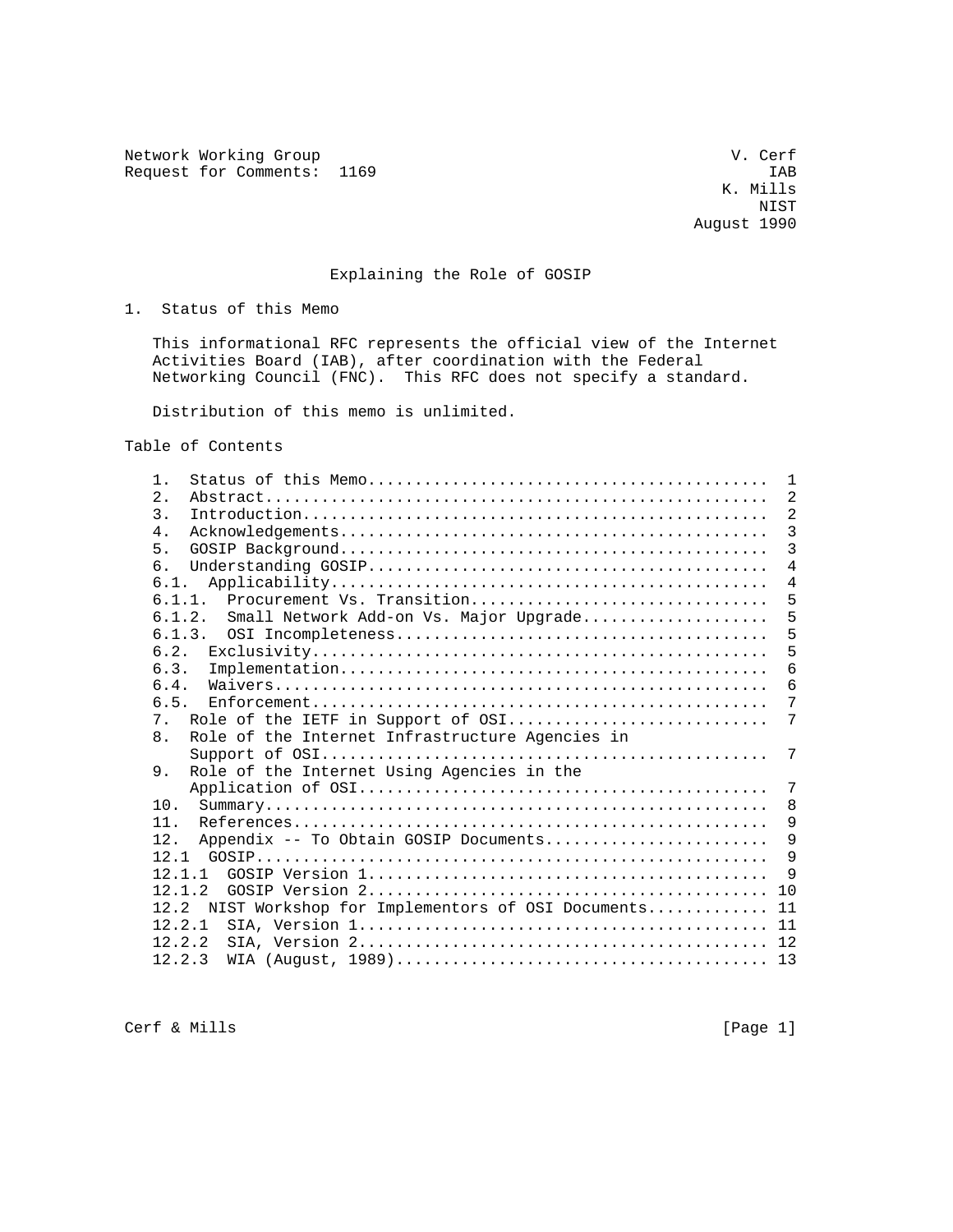|  | 12.4 Addresses/Telephone Numbers 14 |  |
|--|-------------------------------------|--|
|  |                                     |  |
|  |                                     |  |
|  |                                     |  |

## 2. Abstract

 The Federal Networking Council (FNC), the Internet Activities Board (IAB), and the Internet Engineering Task Force (IETF) have a firm commitment to responsible integration of OSI based upon sound network planning. This implies that OSI will be added to the Internet without sacrificing services now available to existing Internet users, and that a multi-protocol environment will exist in the Internet for a prolonged period. Planning is underway within the Internet community to enable integration of OSI, coexistence of OSI with TCP/IP, and interoperability between OSI and TCP/IP.

 The U.S. Government OSI Profile (GOSIP) is a necessary tool for planning OSI integration. However, as the August 1990 requirement date for GOSIP compliance approaches, concern remains as to how GOSIP should be applied to near-term network planning.

 The intent of this statement is to help explain the role and applicability of the GOSIP document, as well as to emphasize the government's commitment to an integrated interoperable OSI environment based on responsible planning.

### 3. Introduction

 The Federal Agencies, represented in the Federal Networking Council (FNC), as well as the Internet community represented by the Internet Activities Board (IAB), and the Internet Engineering Task Force (IETF) are fully committed to integrating OSI into the Internet, as it is recognized that OSI is an international standard networking protocol suite. The FNC, IAB, and IETF are taking sound technical steps to integrate OSI in a fashion and on a schedule that assures current levels of service to users of the existing operational networks that are a part of the Internet. The large existing installed base of TCP/IP protocol users, the limited deployment of commercial OSI products, and the incomplete development of OSI standards for routing, network management, and directory services combine to make an immediate, total transition to a pure OSI environment in the Internet unrealistic.

 In what follows, we present a brief overview of GOSIP and we address some of the often confusing points about the intent, applicability, and implementation of GOSIP. We also describe the role of the IETF regarding the integration of OSI into the Internet. Further, we

Cerf & Mills [Page 2]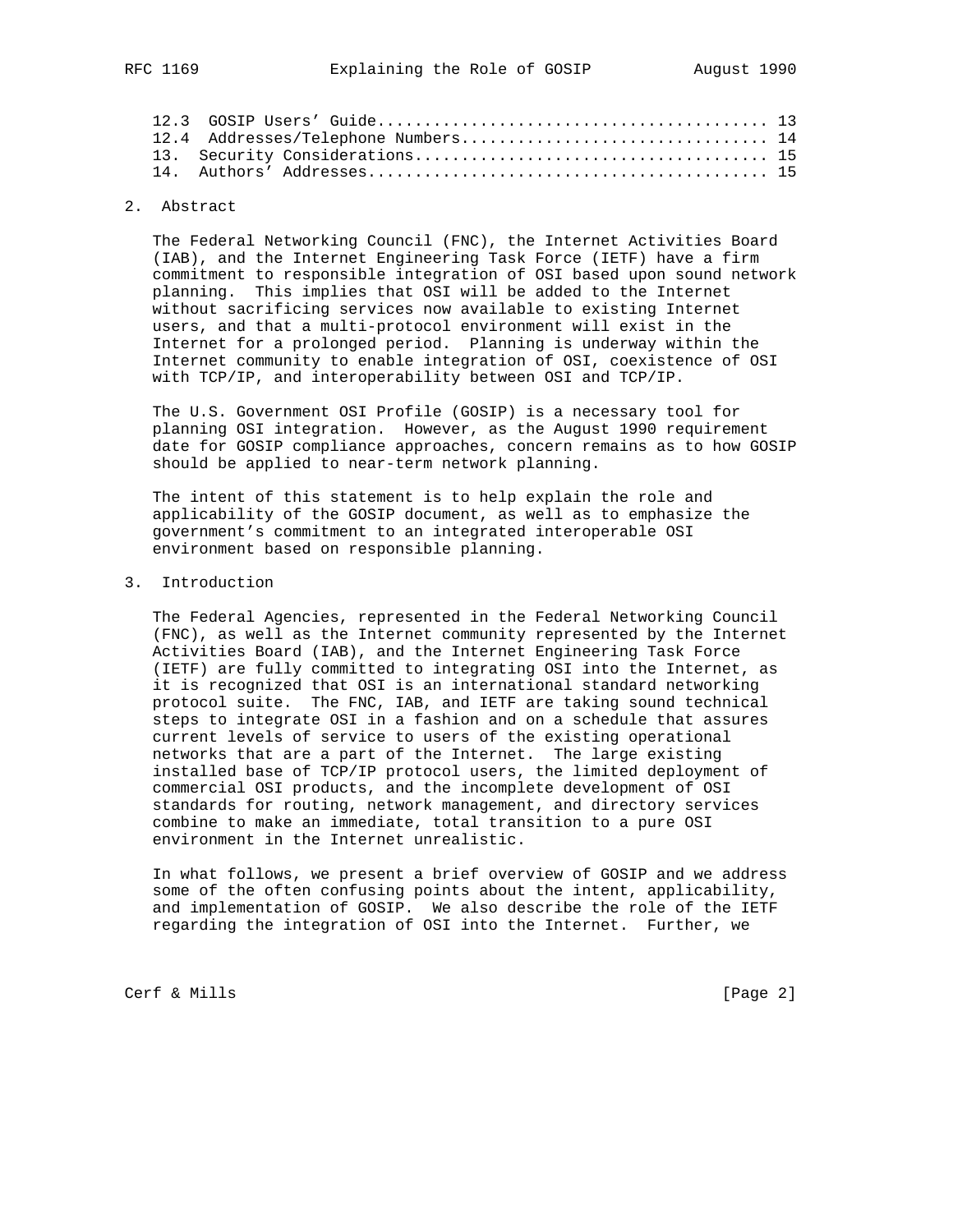discuss the role of Federal Agencies in this process.

4. Acknowledgements

 Special thanks are due to Rebecca Nitzan of Sterling and Phill Gross of CNRI for developing several draft versions of this RFC.

5. GOSIP Background

 The Government OSI Profile (GOSIP), published as Federal Information Processing Standard (FIPS) 146, issued by the National Institute of Standards and Technology (NIST), specifies the details of an OSI configuration for use in the Government so that interoperable OSI products can be procured from commercial vendors. GOSIP is needed because OSI standards allow many potential options and choices, some of which are incompatible. GOSIP is based on refinements of OSI standards. The refinements are agreed to by commercial implementors and potential users through a series of OSI Implementors Workshops (OIW) hosted by NIST four times every year since 1983. As OSI becomes more widely deployed, GOSIP compliance will become increasingly important.

 GOSIP was written by an inter-agency group and continues to evolve under the guidance of the GOSIP Advanced Requirements Group. The IETF is represented on the GOSIP Advanced Requirements Group, as are Federal Government Agencies, including the FNC agencies.

The GOSIP FIPS consists of:

- 1. An announcement adopting GOSIP as a Federal standard. The announcement section of the FIPS covers topics such as the objectives of GOSIP, its applicability, implementation requirements, and waiver procedures.
- 2. The technical specification of GOSIP products to be procured. The technical specification section of GOSIP describes the details of a subset of OSI protocols. Products implementing GOSIP are in development by or available from many computer vendors.
- 3. Appendices describing the plans for including additional functionality into future versions of the GOSIP technical specification.

 The first version of GOSIP was published in August 1988 following a long comment period beginning as early as January 1987. GOSIP was adopted as FIPS 146 in February 1989 and will become a Federal procurement requirement in August 1990 [1]. A second version of

Cerf & Mills [Page 3]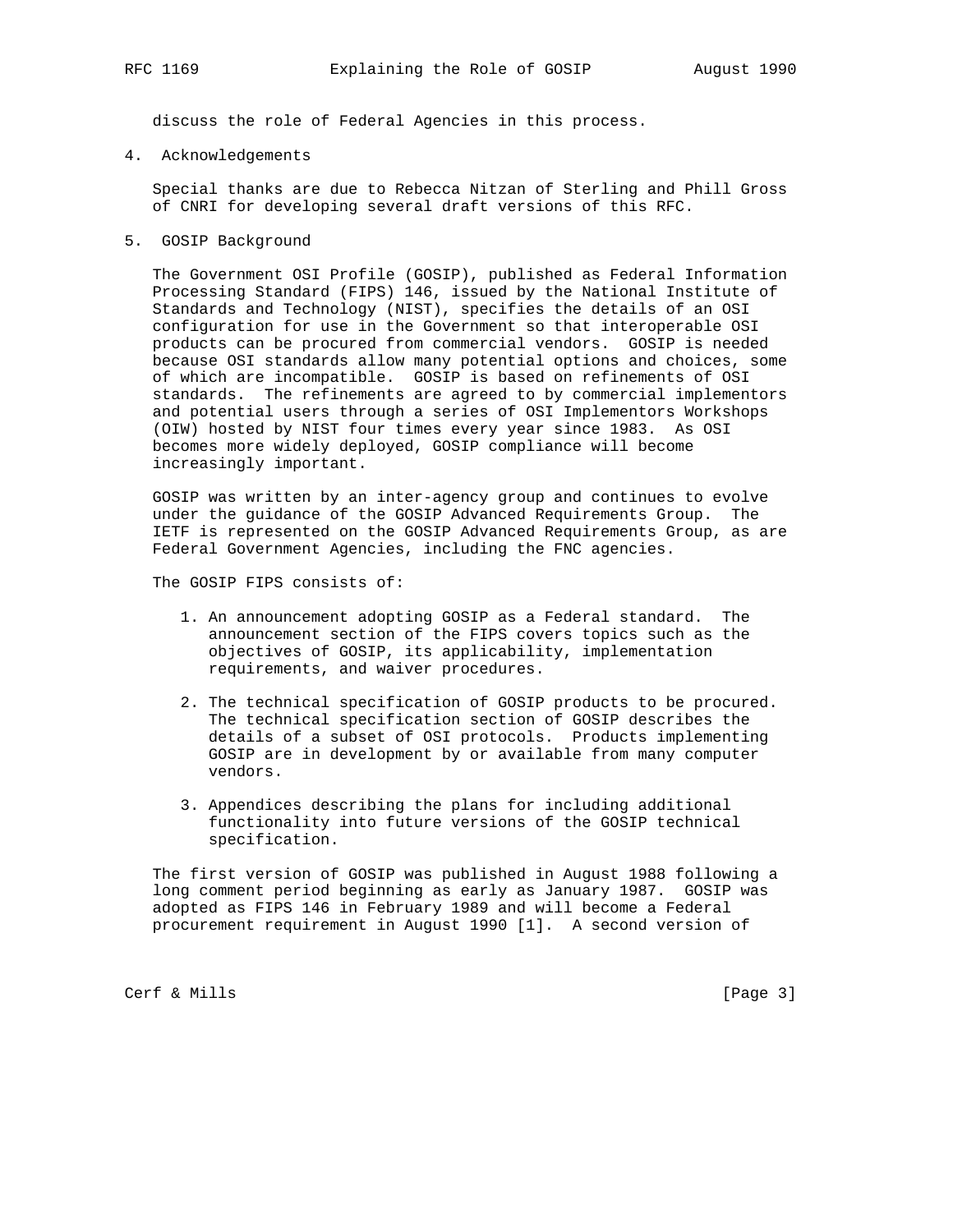GOSIP will become a FIPS in 1990 and will then become a Federal procurement requirement 18 months later [2]. Along with the second version of GOSIP, NIST will issue errata associated with GOSIP Version 1.0.

 There is an additional publication called the GOSIP Users' Guide which provides an expanded explanation of GOSIP including tutorials, interpretation, integration planning advice, and information on registration [3]. The GOSIP Users' Guide will be updated and re released in coordination with each version of GOSIP. Information regarding how to obtain GOSIP and related documents is included in the Appendix to this RFC.

6. Understanding GOSIP

 There is a common misunderstanding that GOSIP mandates an immediate, total transition to the use of OSI protocols in August 1990. Several factors contribute to this misunderstanding including the summary nature of the FIPS applicability and implementation sections, trade press synopses trying to explain a complex subject in simple terms, and hearsay. The FIPS language will be improved in GOSIP Version 2.0. Additionally, more detailed treatment is given to these issues in the GOSIP Users' Guide. Below is a summary of the issues.

6.1. Applicability

 The motivation behind the creation of the U.S. GOSIP document is to achieve, in the long term, a common, vendor neutral, interoperable computer communication capability throughout the U.S. Government. Agreement on a common configuration of OSI protocols (GOSIP) for purposes of procurement is intended to aid this objective.

 Beginning in August, 1990, federal agencies procuring computer network products and services must require that those products and services comply with OSI, where feasible, as specified in GOSIP Version 1.0. This will insure that all government-procured OSI products and services meet the same OSI Protocol profile.

 If the application for which network services or products are procured can be supported through GOSIP Version 1.0-compliant facilities, then it is required that compliant products or services be procured.

Cerf & Mills [Page 4]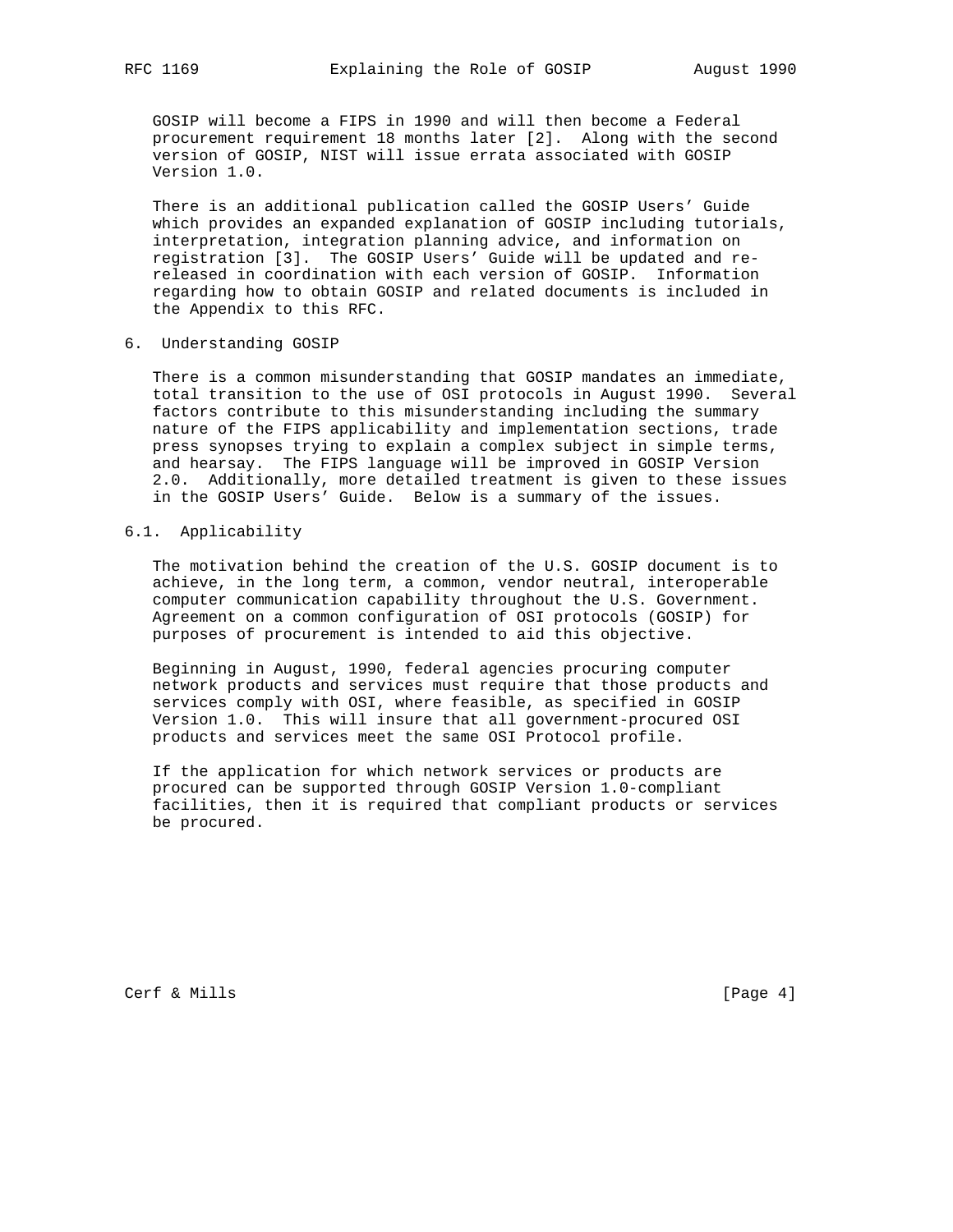# 6.1.1. Procurement Vs. Transition

FIPS 146 is a procurement specification. The FIPS mandates the acquisition of OSI products when agencies require the functionality supplied by the OSI features specified in GOSIP. GOSIP does not mandate an immediate, total transition to OSI in August 1990.

## 6.1.2. Small Network Add-on Vs. Major Upgrade

 GOSIP applies most readily to procurement of new networks and major upgrades to existing networks. "Major upgrade" does not necessarily mean adding components to an existing non-GOSIP network. For example, if an agency has an existing network and needs to add several compatible devices, there is no mandate to retrofit GOSIP into the entire existing network.

### 6.1.3. OSI Incompleteness

 Many of the OSI protocols are still in the process of being standardized. The GOSIP 1.0 and 2.0 versions address only configurations of fully-standardized OSI protocols. As new OSI standards emerge (e.g., for directory services, network management and dynamic routing), the GOSIP documents will be revised to incorporate agreed profiles/configurations. Each GOSIP document contains appendices describing the status of OSI protocol standardization and plans for incorporating new functionality into subsequent GOSIP versions.

# 6.2. Exclusivity

 GOSIP is not exclusive. When an agency implements GOSIP, other protocols may be procured and used in the same network. This non exclusive arrangement will remain for the indefinite future for several reasons:

- 1. Agencies, with existing networks, that are planning an OSI integration will require support for existing protocols and protocol converters during the integration period.
- 2. Non-GOSIP protocols may provide some enhanced feature or improved performance that an agency may find beneficial. GOSIP is meant to provide for Government-wide interoperability, but is not meant to do so at the expense of other requirements.
- 3. GOSIP does not meet every networking requirement of every agency. In fact, given the pace of technological change in computing and communications, no single protocol suite is likely to meet every networking requirement.

Cerf & Mills [Page 5]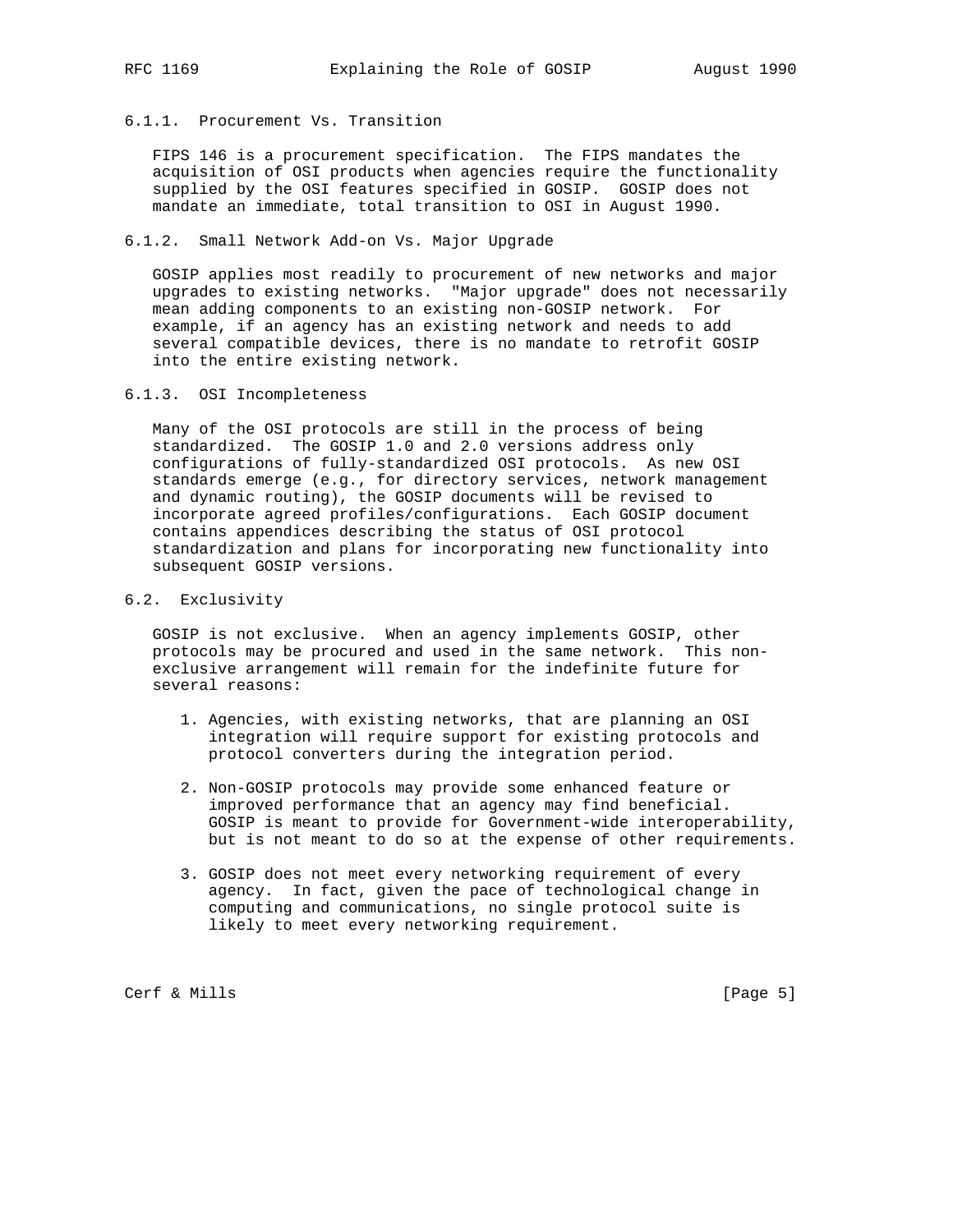## 6.3. Implementation

 Each agency is responsible for planning the integration of OSI into agency networks. Many factors must be considered, including, but not limited to:

- o the installed network base
- o requirements for functionality not yet present in GOSIP
- o availability of funds
- o future plans for networks in support of agency missions
- o requirements for agency and government wide interoperability
- o planned additions to OSI functionality in future versions of GOSIP.

 NIST recommends a three step approach to implement the provisions of GOSIP:

- 1. develop a clear and definitive policy regarding use of OSI within an agency
- 2. develop an appropriate set of plans to implement the policy
- 3. update and act on the plans as agency networks are acquired and upgraded.

 Agency management has the responsibility to determine applicability of GOSIP to particular procurements and to evaluate and grant or deny waivers from GOSIP when GOSIP would otherwise apply. For further details on these issues see the GOSIP Users' Guide.

### 6.4. Waivers

 Waivers may be granted from the mandated provisions of GOSIP when adherence to GOSIP would prevent an agency from accomplishing its mission or when an agency would suffer adverse financial effects that are not offset by Government-wide savings. Authority to grant such waivers is delegated to the heads of agencies.

 Developing a waiver process should be part of an agency's implementation planning. No waiver is needed if GOSIP does not apply. Procedures are outlined in the FIPS and further discussed in the GOSIP Users' Guide.

Cerf & Mills [Page 6]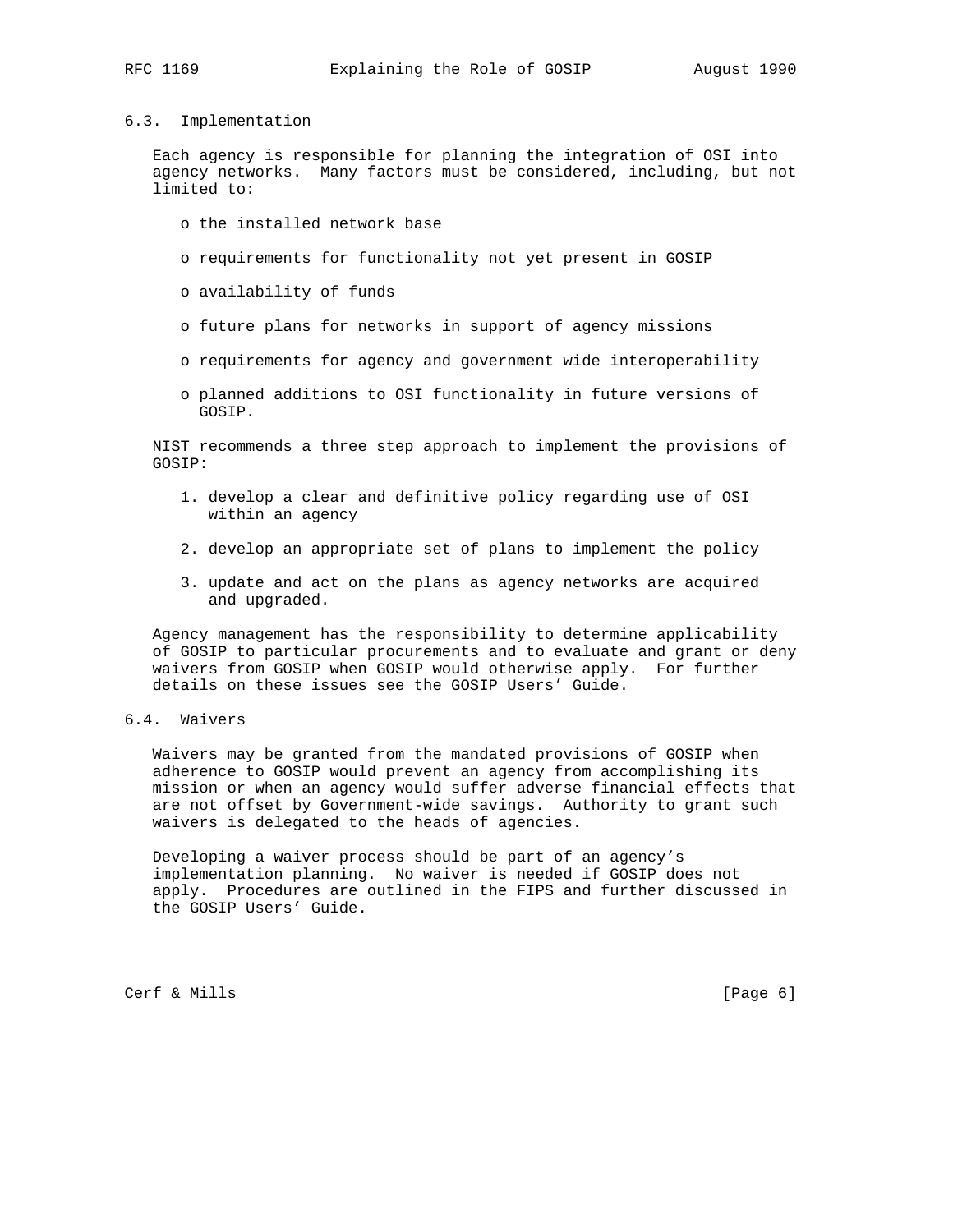## 6.5. Enforcement

 NIST does not have an enforcement responsibility with respect to GOSIP. Any enforcement that occurs will result from the normal process of planning, acquiring, and implementing networks within government agencies.

7. Role of the IETF in Support of OSI

 Within the Internet community the IETF, working under the direction of the IAB, plays a key role in planning for integration of OSI into the Internet. The IETF will define the technical mechanisms necessary to accommodate OSI in the Internet and to permit coexistence and interoperability between OSI and TCP/IP protocols during the indeterminate period of multi-protocol operation. IETF activities include, but are not limited to, drafting appropriate RFCs, creating input to GOSIP, the GOSIP Users' Guide, and the OSI Implementors Workshop (OIW). The IETF may also recommend to the FNC experiments to be undertaken to further the integration of OSI into the Internet. One of the eight areas of work for the IETF is dedicated to OSI integration. A representative of the IETF is an official member of the GOSIP Advanced Requirements Group.

8. Role of the Internet Infrastructure Agencies in Support of OSI

 Certain of the FNC agencies have a role in providing a significant part of the communications infrastructure for the Internet, that is, links, backbone routers, management facilities, and directory services. For example, the National Science Foundation (NSF), the National Aeronautics and Space Administration (NASA), the Department of Energy (DOE) and the Defense Advanced Research Projects Agency (DARPA) have such a role. These agencies must provide for essential infrastructure services such as routing of ISO 8473 packets in the NSFnet backbone, provision of application level gateways enabling interoperability between TCP/IP and OSI applications, and provision of OSI directory services.

9. Role of the Internet Using Agencies in the Application of OSI

 The FNC agencies using Internet services also have a necessary role in the integration of OSI. The FNC agencies must identify their requirements and participate in the IETF and GOSIP groups to ensure that their needs can be met. The FNC agencies should also plan to implement OSI within their networks in accordance with the realities of their technical and management plans, taking cognizance of the plans for and progress toward implementation of key OSI elements in the Internet Infrastructure. Each FNC agency should develop an agency policy on the adoption and use of GOSIP and should initiate

Cerf & Mills [Page 7]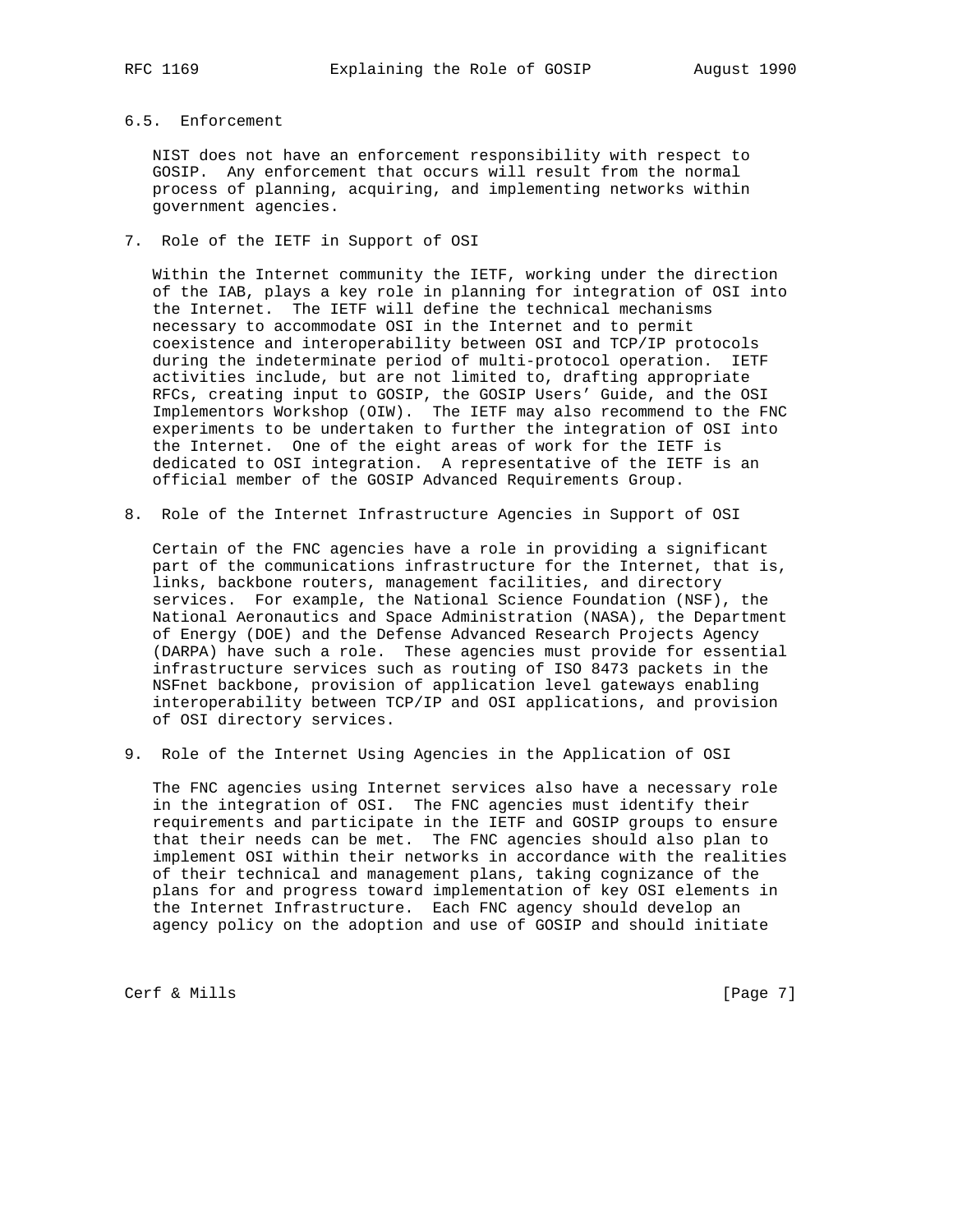planning for incorporation of GOSIP-compliant products into agency networks.

10. Summary

 The FNC, the IAB, and the IETF have a firm commitment to responsible integration of OSI protocols into the Internet based upon sound network planning. A multi-protocol environment will exist in the Internet for a considerable period of time. As OSI products grow in number and capability and as more OSI standards are completed, the role of GOSIP will grow in importance.

- To summarize:
	- o FIPS 146 (GOSIP) is a specification of which OSI protocols are to be procured for U.S. Government use. GOSIP does not mandate, or even explicitly address, the issue of protocol transition.
	- o As a procurement specification, GOSIP does not apply to existing installed equipment. It applies to new network procurements and major upgrades to existing networks. "Major upgrade" does not necessarily apply to increasing the number of components of current functionality in existing non-GOSIP networks.
	- o When GOSIP does apply, it is not exclusionary. That is, other protocol families can also be procured and used.
	- o When GOSIP does apply, waivers are allowed in consideration of specific agency requirements. When GOSIP does not apply, no waiver is necessary.
	- o Agencies have the responsibility 1) for agency-wide planning for GOSIP compliance in their network procurements, 2) for developing their own waiver process, and 3) for determining the applicability of GOSIP to any specific procurement.

Cerf & Mills [Page 8]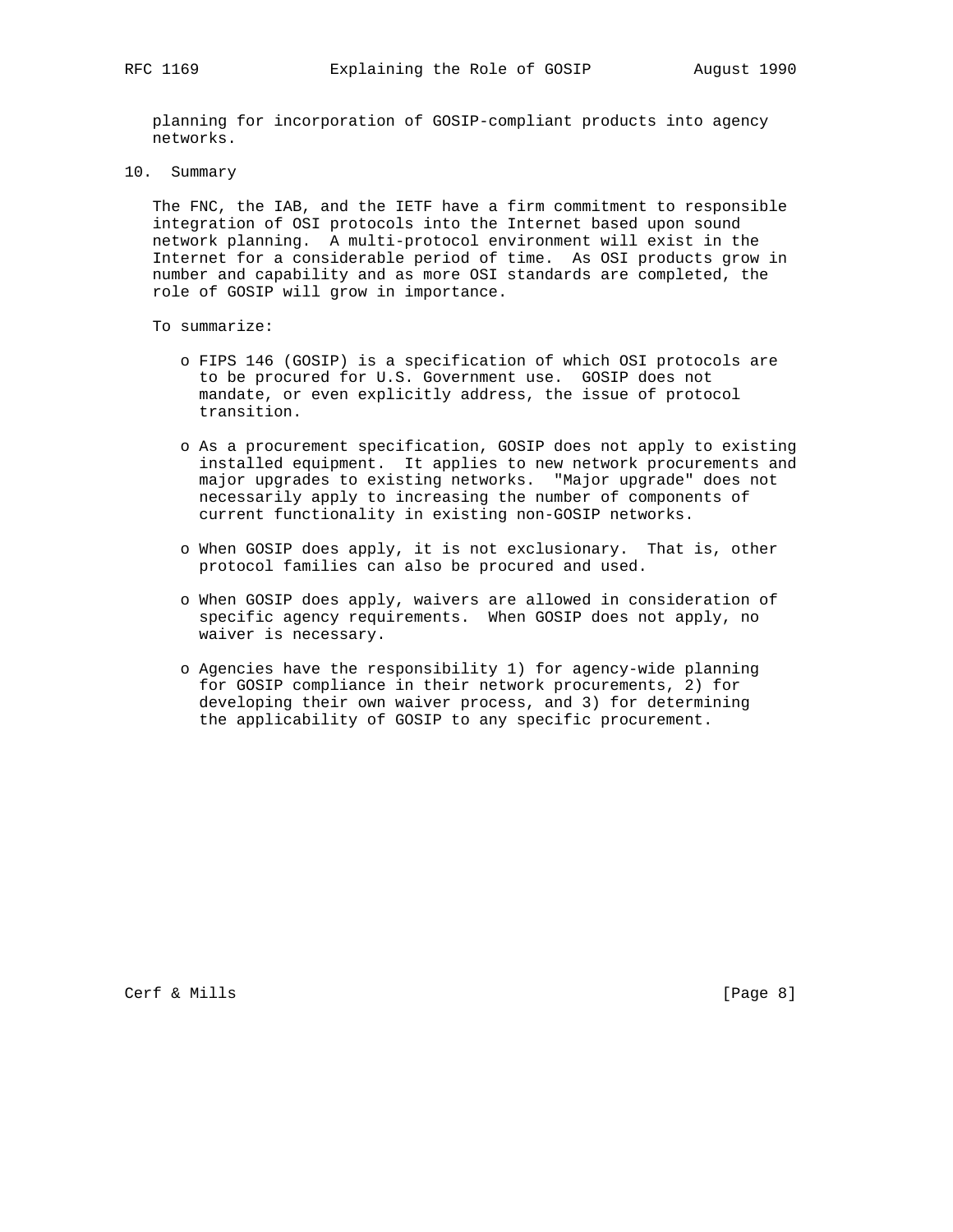# 11. References

- [1] "U.S. Government Open Systems Interconnection Profile", U.S. Federal Information Processing Standards Publication 146, Version 1, August 1988.
- [2] "U.S. Government Open Systems Interconnection Profile", U.S. Federal Information Processing Standards Publication 146-1, Draft Version 2, April 1989.
- [3] Boland, T., "Government Open Systems Interconnection Profile Users' Guide", NIST Special Publication 500-163, August 1989.
- 12. Appendix -- To Obtain GOSIP Documents

 Below is the information needed to obtain the U.S. GOSIP and NIST/OSI Implementors Workshop (OIW) documents. All prices are in U.S. dollars and represent the most up-to-date information available at this time; for further pricing information and ordering details, contact the seller (all addresses and telephone numbers are to be found at the end).

- 12.1 GOSIP
- 12.1.1 GOSIP Version 1.

 GOSIP Version 1 (Federal Information Processing Standard 146) was published in August 1988. It becomes mandatory in applicable federal procurements in August 1990.

NIST POINT OF CONTACT: Jerry Mulvenna

HARDCOPY:

 NTIS Order Number: FIPS PUB 146 Price: \$17.00 (paper); \$8.00 (microfiche)

Cerf & Mills [Page 9]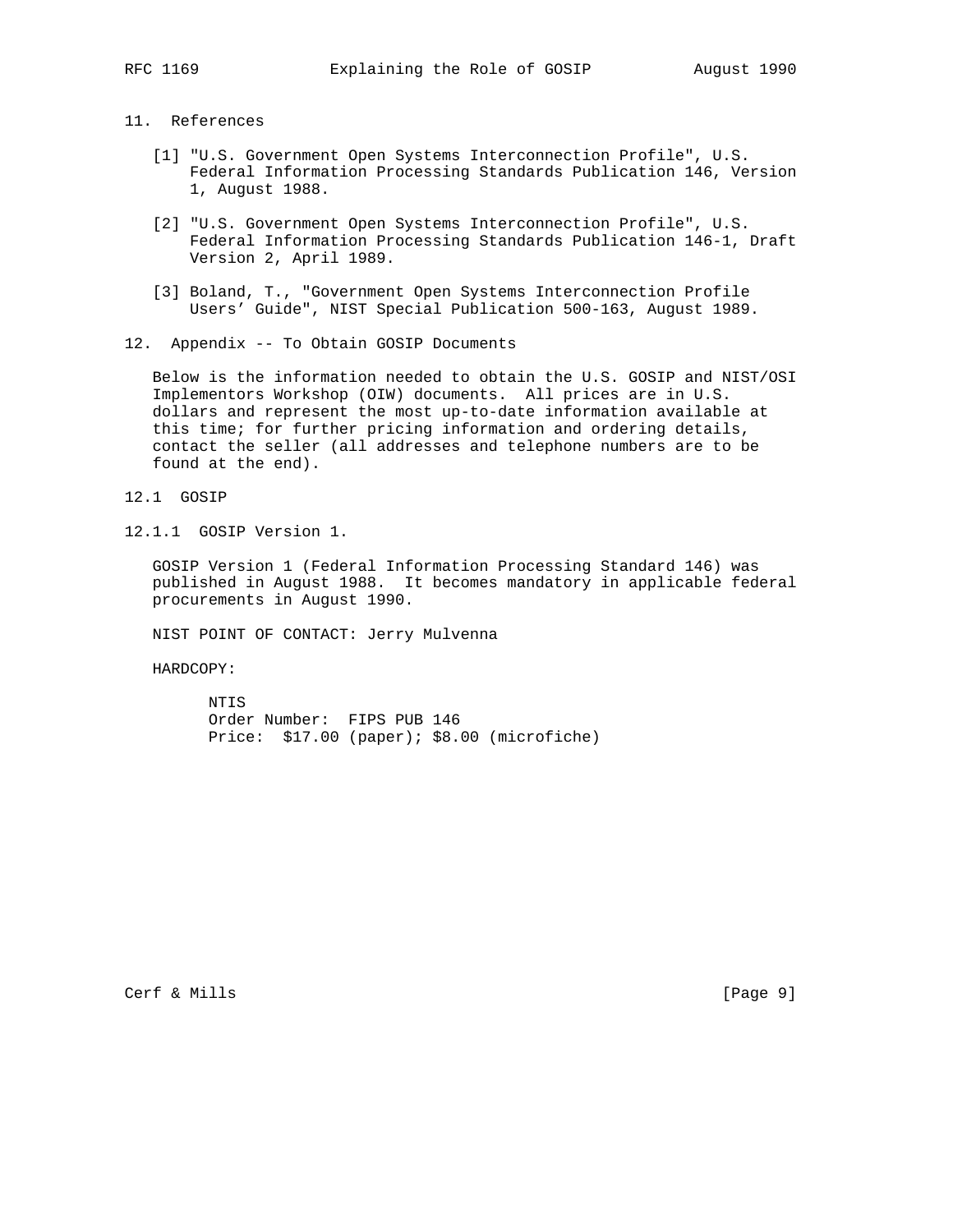ON-LINE:

 1. The federal register announcement (FIPS 146) as well as GOSIP are available through anonymous ftp from nic.ddn.mil (192.67.67.20) as:

o <protocols>gosip-fedreg.txt (ascii)

- o <protocols>gosip-fips-draft.txt (ascii)
- o <protocols>gosip-v1.txt (ascii)

 2. Through anonymous ftp or FTAM (ISODE 5.0, user: ftam, realstore=unix) from osi3.ncsl.nist.gov (129.6.48.100) as:

o pub/gosip/gosip\_v1\_fedreg.txt (ascii)

o pub/gosip/fips146\_draft.txt (ascii)

o pub/gosip/gosip\_v1.txt (ascii)

o pub/gosip/gosip\_v1.txt.Z (compressed)

12.1.2 GOSIP Version 2.

 GOSIP Version 2 is currently a draft. It has undergone public review and comment. Comments will be addressed by the GOSIP Advanced Requirements Committee in May, 1990. Final text is expected to be available in August, 1990.

NIST POINT OF CONTACT: Jerry Mulvenna

HARDCOPY:

NIST Standards Processing Coordinator (ADP)

ON-LINE:

 1. Available through anonymous ftp or FTAM (ISODE 5.0, user: ftam, realstore=unix) from osi3.ncsl.nist.gov (129.6.48.100) as:

o pub/gosip/gosip\_v2\_draft.txt (ascii)

o pub/gosip/gosip\_v2\_draft.txt.Z (compressed)

o pub/gosip/gosip\_v2\_draft.ps (postscript)

o pub/gosip/gosip\_v2\_draft.ps.Z (compressed)

Cerf & Mills [Page 10]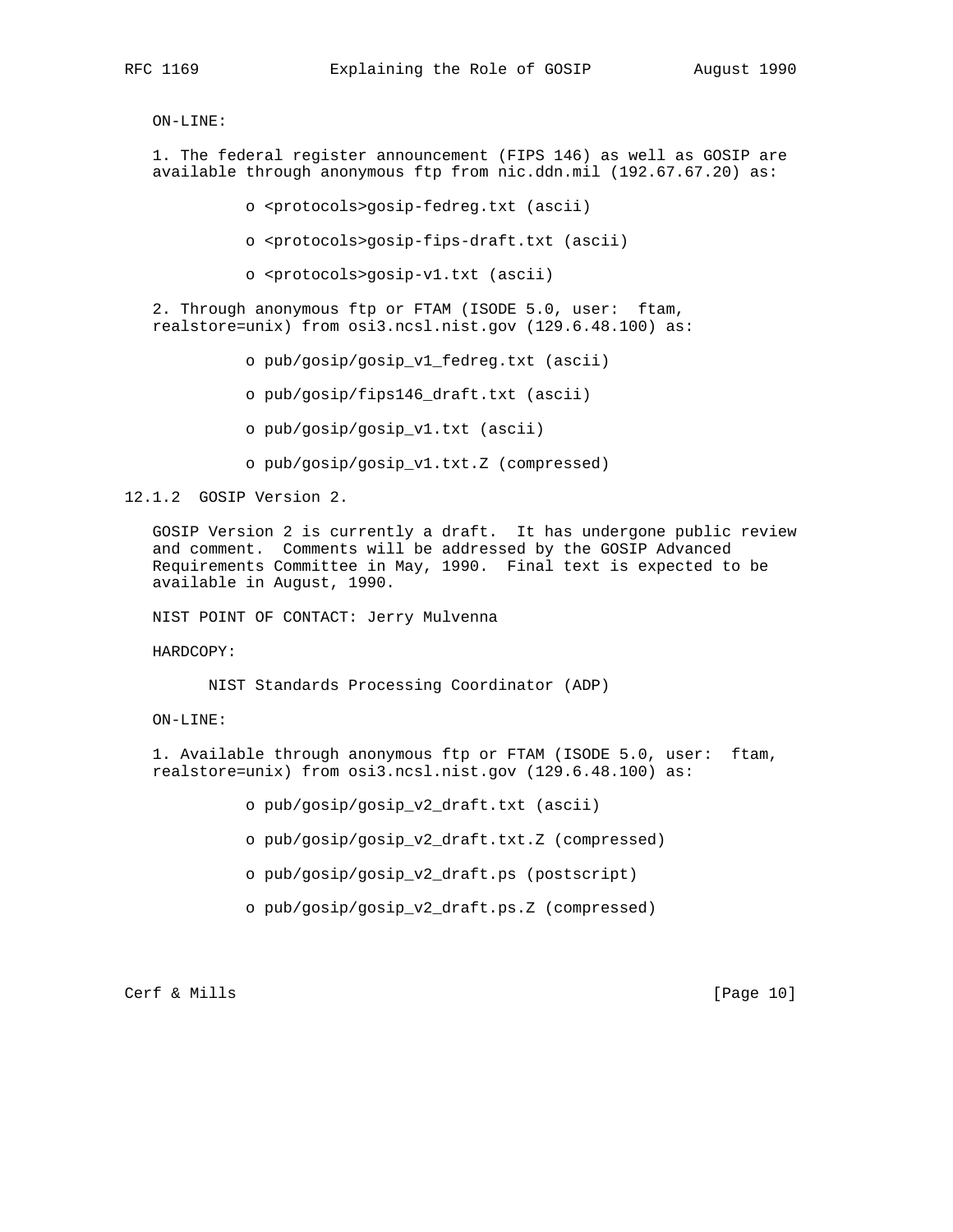2. Available through anonymous ftp from nic.ddn.mil (192.67.67.20) as:

### o <protocols>gosip-v2-draft.doc

12.2 NIST Workshop for Implementors of OSI Documents

 The output of the NIST Workshop for Implementors of OSI (OIW) is a pair of aligned documents, one representing Stable Implementation Agreements (SIA), the other containing Working Implementation Agreements (WIA) that have not yet gone into the stable document. Material is in either one or the other of these documents, but not both, and the documents have the same index structure.

 The SIA is reproduced in its entirety at the beginning of each calendar year, with an incremented version number. Replacement page sets are distributed subsequently three times during each year (after each Workshop), reflecting edits to the stable material. The replacement pages constitute the next edition of that year's version.

 The WIA is reproduced in its entirety after each Workshop (held in March, June, September and December). OIW attendees automatically receive the WIA. OIW meeting dates in 1990 are: March 12-16; June 18-22; September 10-14; and December 10-14.

NIST POINTS OF CONTACT:

- 1. Tim Boland/management information Chairman, OIW
- 2. Brenda Gray/administrative information OIW Registrar

12.2.1 SIA, Version 1.

 SIA, Version 1, Edition 1 (Dec, 1987) The SIA, V1E1 is published as NIST Special Publication 500-150. It is the appropriate version and edition of the SIA for GOSIP Version 1 (FIPS 146).

HARDCOPY:

 1. U.S. Government Printing Office GPO Stock Number: 003-02838-0 Price: \$20.00

Cerf & Mills [Page 11]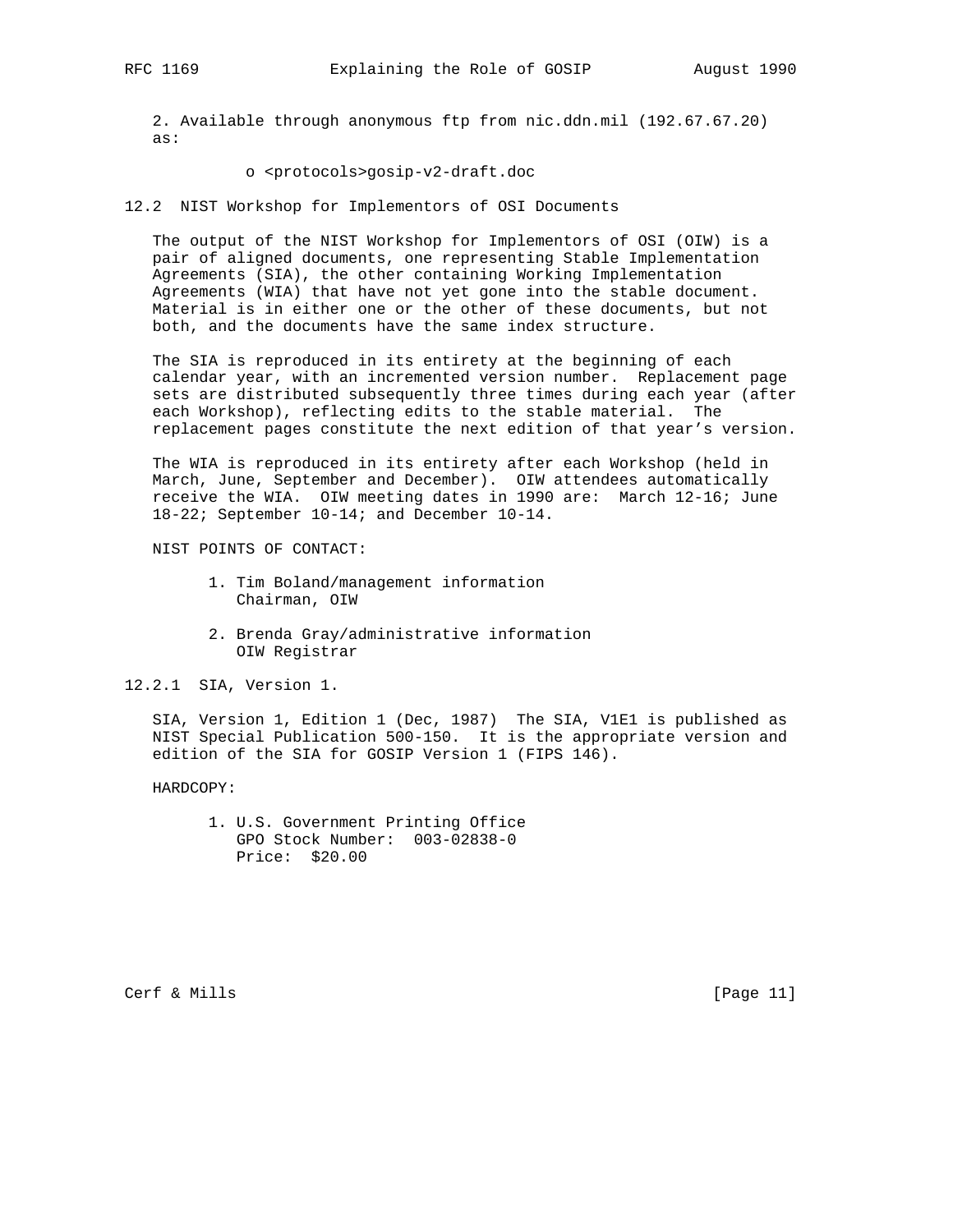2. NTIS Order Number: PB 88-168331 Price: \$31.00 (paper); \$8.00 (microfiche)

 SIA, Version 1, Edition 3 (August, 1988) The SIA, V1E3 is also published as NBS Special Publication 500-150 (note the different GPO Stock Number when ordering).

HARDCOPY:

 U.S. Government Printing Office GPO Stock Number: 003-003-02838-0 Price: \$12.00 (paper)

ON-LINE:

 1. Available through anonymous ftp or FTAM (ISODE 5.0, user: ftam, realstore=unix) from from osi3.ncsl.nist.gov (129.6.48.100) as:

o pub/gosip/nist\_osiws\_sia\_v1e3.txt (ascii)

o pub/gosip/nist\_osiws\_sia\_v1e3.txt.Z (compressed)

 2. Available through anonymous ftp from nic.ddn.mil (192.67.67.20) as:

o <protocols>nbsosi-argrements.doc

12.2.2 SIA, Version 2.

 SIA, Version 2, Edition 1 (Dec, 1988) The SIA, V2E1 is published as NBS Special Publication 500-162.

HARDCOPY:

- 1. U.S. Government Printing Office GPO Stock Number: 003-003-02921-1 Price: \$26.00
- 2. IEEE Computer Society ISBN 0-8186-9022-4 Book No. 2022 Price: \$75.00 (casebound) (a subscription service is available from IEEE)
- 3. NTIS Order Number: PB 89193312 Price: \$53.00 (paper); \$8.00 (microfiche)

Cerf & Mills [Page 12]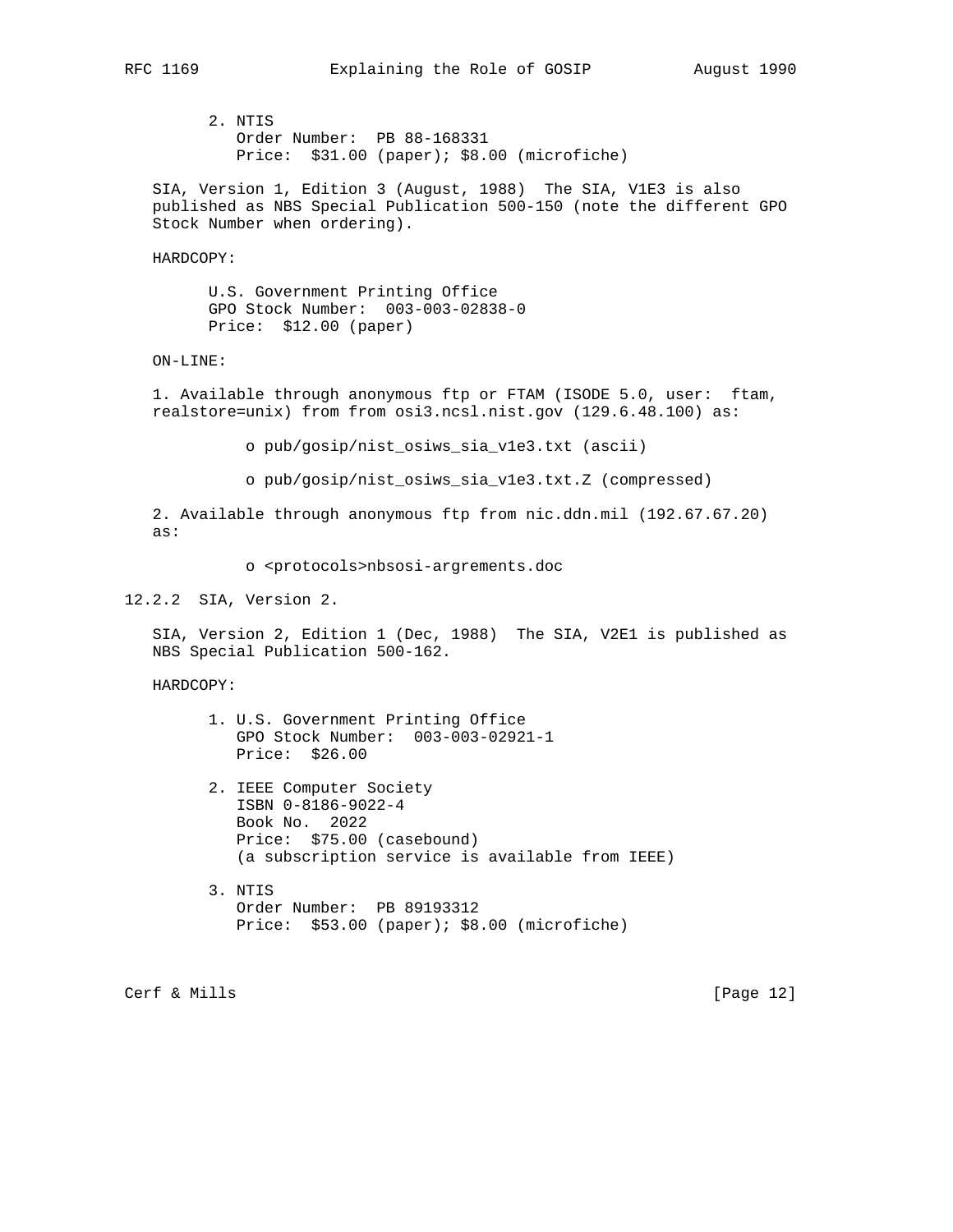SIA, Version 2, Editions 2-4 These are available as hardcopy from NIST staff, subject to staff availability. Contact:

 Brenda Gray/administrative information OIW Registrar

 SIA, Version 3, Edition 1 (Dec, 1989) The SIA V3E1 is expected to be available in the first half of 1990. It may be ordered from the IEEE Computer Society and the U.S. GPO. Future editions of Version 3 are expected to be available from NTIS, and possibly GPO and the IEEE Computer Society.

12.2.3 WIA (August, 1989).

 The August, 1989 WIA, published as a NIST Interagency Report (IR-89- 4140) is the most recent copy of the WIA that is available to order. The December, 1989 WIA document is available from NTIS and the IEEE Computer Society. The August, 1989 WIA (NIST IR-89-4140) is available in hardcopy from:

 NTIS Order Number: PB 89235931/AS Price: \$36.95 (paper); \$6.95 (microfiche)

12.3 GOSIP Users' Guide

 This publication assists federal agencies in planning for and procuring OSI. It provides tutorial information on OSI protocols as well as information on OSI registration, GOSIP technical evaluation, and GOSIP transition strategies.

HARDCOPY:

 NTIS Order Number: PB 90-111212 Price: \$23 (paper); \$8 (microfiche)

Cerf & Mills [Page 13]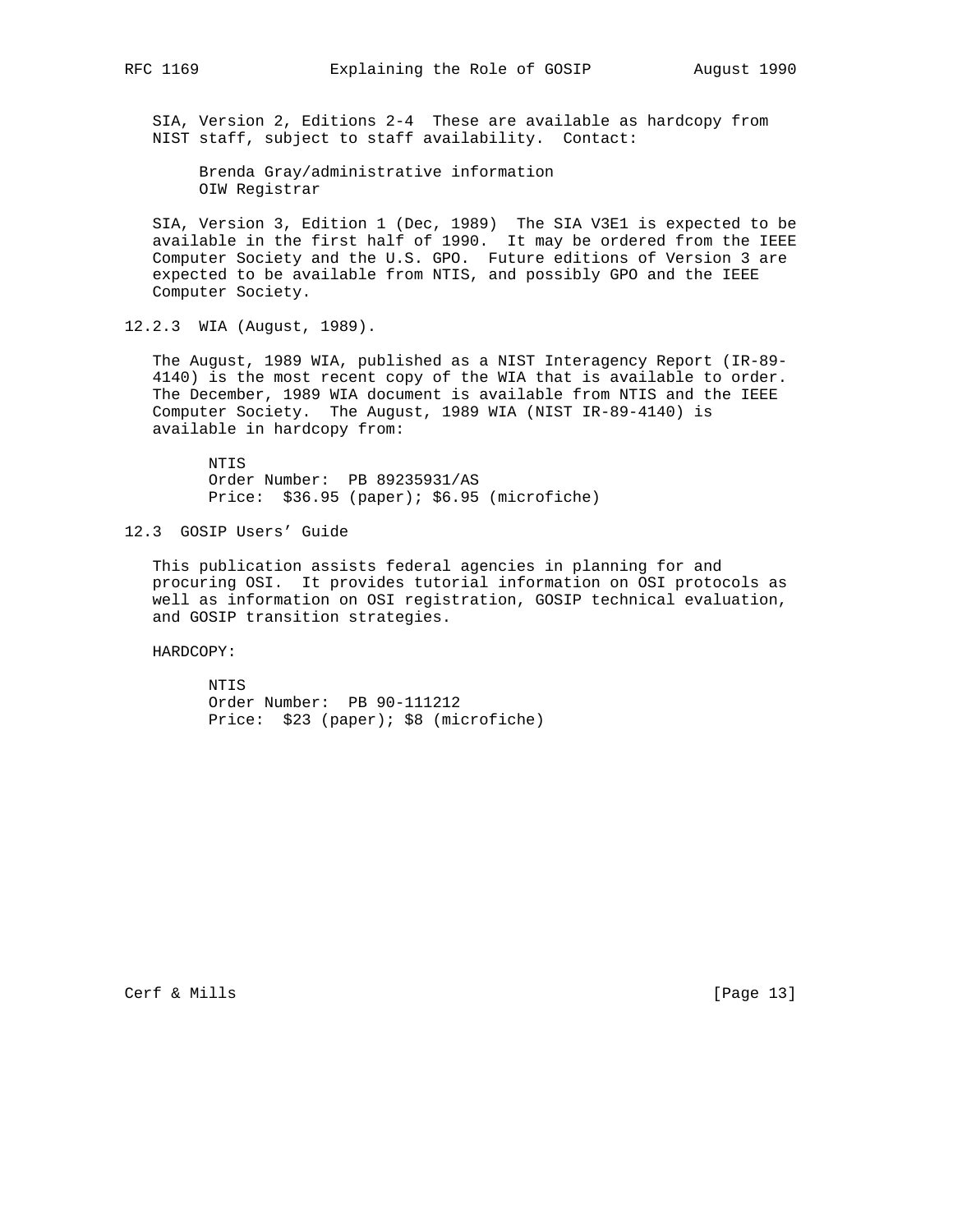# 12.4 Addresses/Telephone Numbers

NIST CONTACTS

 Tim Boland/management information Chairman, OIW Technology, B217 Gaithersburg, MD 20899 (301) 975-3608 boland@ecf.ncsl.nist.gov

 Brenda Gray/administrative information OIW Registrar Technology, B217 Gaithersburg, MD 20899 (301) 975-3664

 Jerry Mulvenna Technology, B217 Gaithersburg, MD 20899 (301) 975-3631 mulvenna@ecf.ncsl.nist.gov

OTHER SOURCES OF DOCUMENTS

 National Technical Information Service (NTIS) U.S. Department of Commerce 5285 Port Royal Road Springfield, VA 22161 (703)487-4650

 IEEE Computer Society Order Department 10662 Los Vaqueros Circle Los Alamitos, CA 90720 1-800-272-6657

 U.S. Government Printing Office Washington, DC 20402 (202) 783-3238

 Standards Processing Coordinator (ADP) National Institute of Standards and Technology Technology Building, Room B-64 Gaithersburg, MD 20899 (301) 975-2816

Cerf & Mills [Page 14]